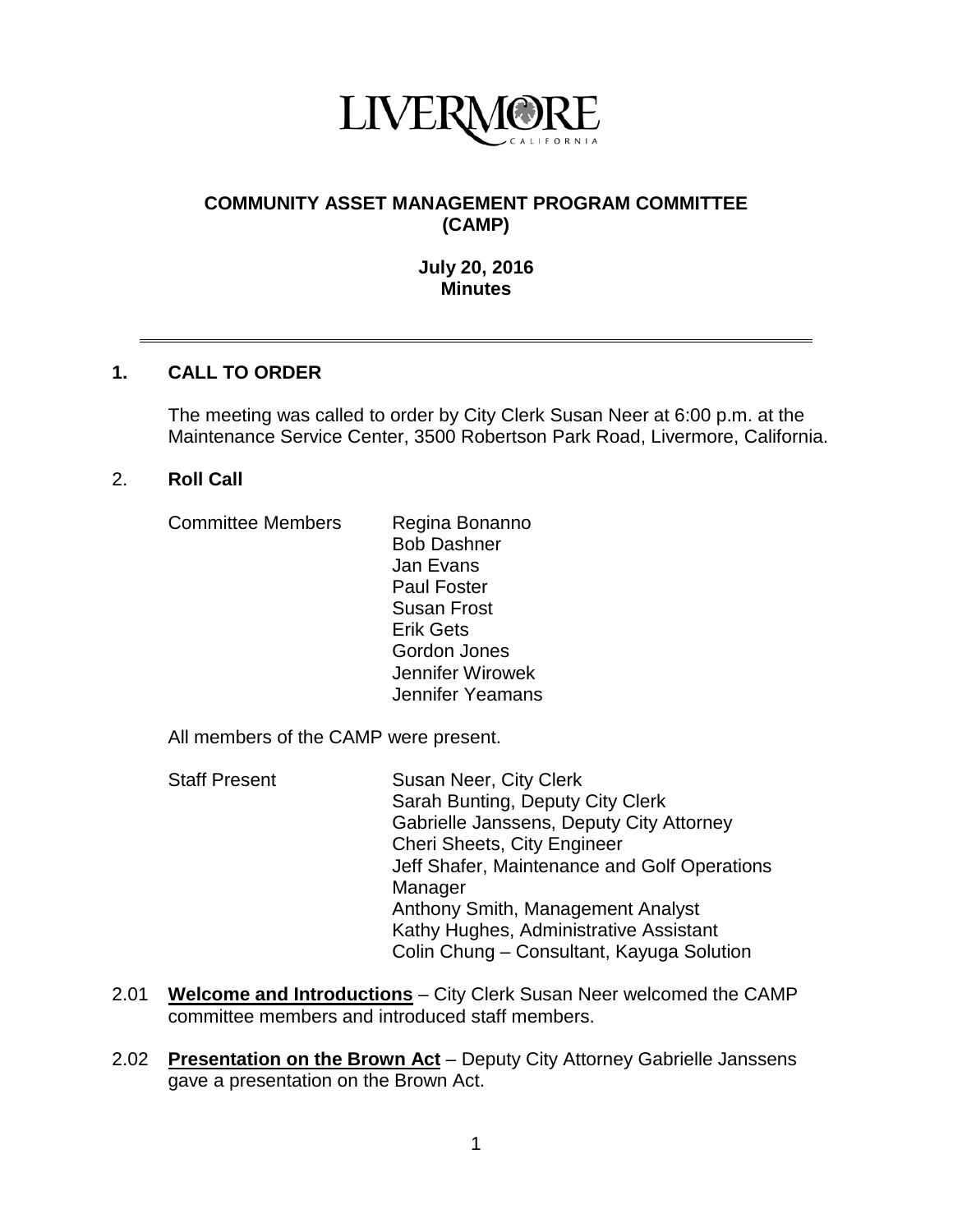- 2.03 **Presentation of Rosenberg's Rules of Order** City Clerk Neer gave a presentation on Rosenberg's Rules of Order.
- 2.04 **Review and Adoption of Rules of Procedure** City Clerk Neer reviewed the draft CAMP Rules of Procedure. She said the first order of business was to elect a Chair and Vice Chair for the committee.
- 2.05 **Election of Chairperson and Vice Chairperson** The Committee members introduced themselves and provided a brief background.

City Clerk Neer asked if there were any volunteers for Chair of the CAMP. Member Susan Frost volunteered.

IT WAS MOVED BY MEMBER GETS, SECONDED BY MEMBER JONES, TO APPOINT SUSAN FROST AS CHAIR PERSON. THE MOTION CARRIED ON A 9-0 VOTE.

City Clerk Neer turned the meeting over to Chair Frost.

Chair Frost asked if there were any volunteers for Vice Chair. Member Bob Dashner volunteered.

IT WAS MOVED BY MEMBER BONANNO, SECONDED BY MEMBER GETS, TO APPOINT BOB DASHNER AS VICE CHAIR. THE MOTION CARRIED ON 9-0 VOTE.

2.06 **Selection of Standard Day, Time and Location of Future Meetings** – Anthony Smith told the Committee he anticipated meeting in August, September and October of 2016, taking November and December off, and convening again in 2017 with the goal being to meet every other month. After discussion, the Committee agreed to meet the third Monday of August, September and October at 6:00 p.m., at the Maintenance Service Center. Future meeting dates will be determined at the October meeting and a meeting calendar for 2017 would be approved.

IT WAS MOVED BY MEMBER BONANNO, SECONDED BY MEMBER FOSTER TO APPROVE THE RULES OF PROCEDURE. THE MOTION CARRIED ON A 9-0 VOTE.

- **3. Public Comment -** None.
- **4. Approval of Minutes** None.
- 5. **Report on Old Business** None.
- 6. **New Business**